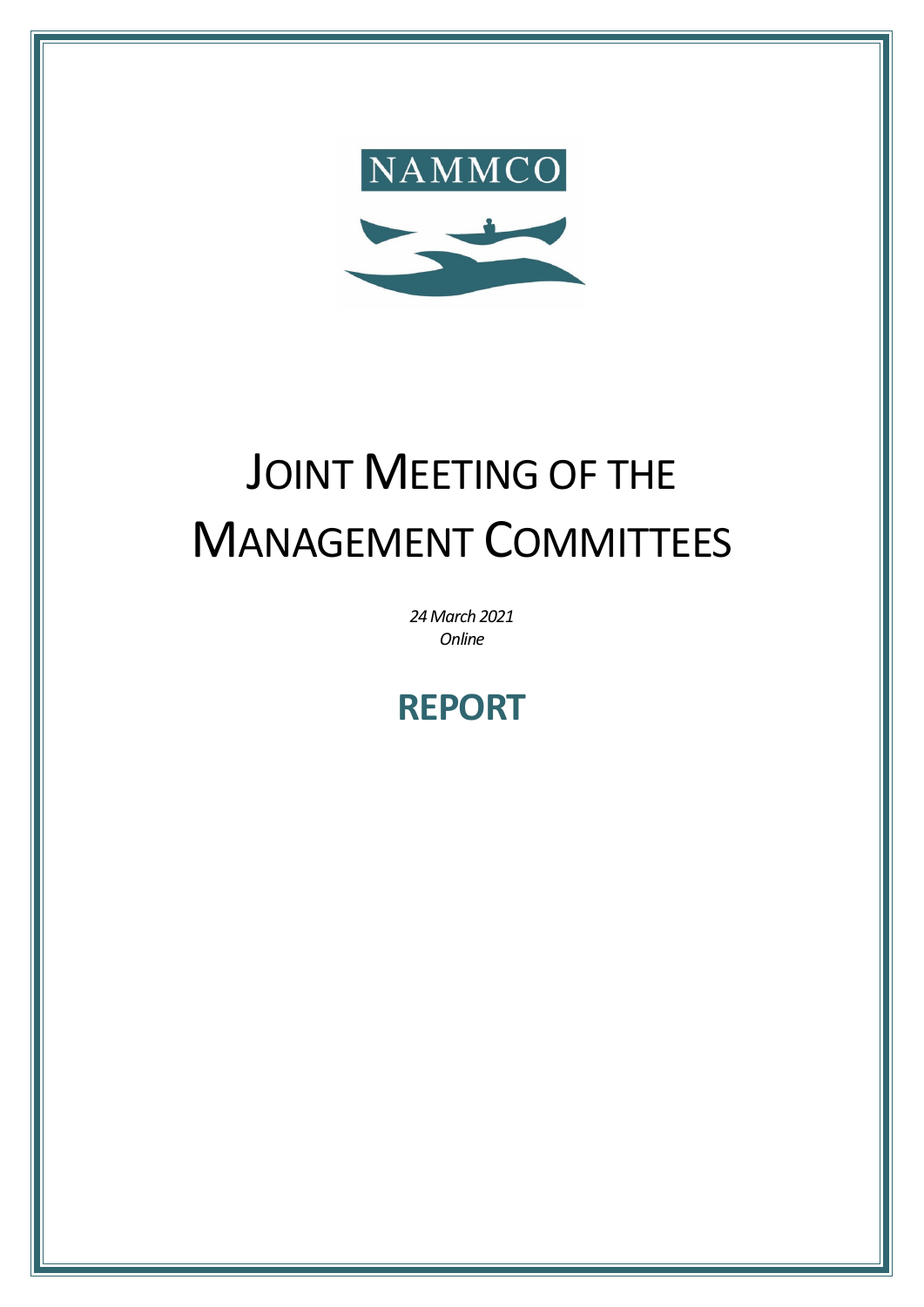© North Atlantic Marine Mammal Commission

#### **Please cite this report as:**

NAMMCO-North Atlantic Marine Mammal Commission (2021). *Report from the Joint Meeting of the Management Committees*. March, 2021. Tromsø, Norway: NAMMCO.

Available at https://nammco.no/topics/mc\_reports/

#### **DISCLAIMER:**

The content of this report contains the view of the NAMMCO Management Committees and does not necessarily represent the views of the NAMMCO Council.

#### **NAMMCO**

*Postbox 6453, Sykehusveien 21-23, N-9294 Tromsø, Norway, +47 77687371, nammco-sec@nammco.org, [www.nammco.org,](https://nammco.sharepoint.com/Users/manatugend/Desktop/www.nammco.no) [www.facebook.com/nammco.no/,](http://www.facebook.com/nammco.no/) [https://twitter.com/NAMMCO\\_sec](https://twitter.com/NAMMCO_sec)*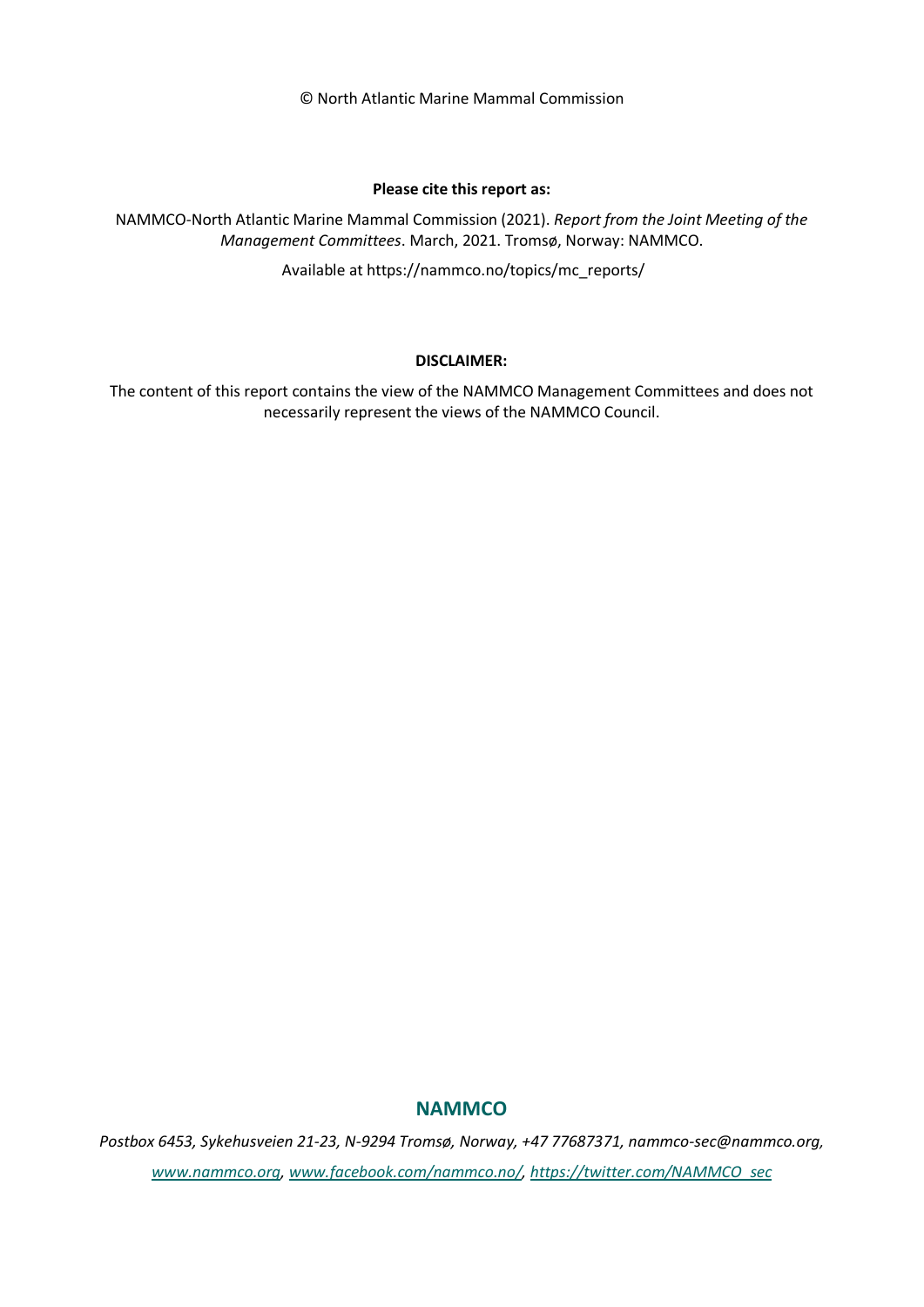# **TABLE OF CONTENTS**

| 1.    |  |  |  |  |
|-------|--|--|--|--|
| 2.    |  |  |  |  |
| 3.    |  |  |  |  |
| 3.1   |  |  |  |  |
| 3.1.1 |  |  |  |  |
| 3.2   |  |  |  |  |
| 3.2.1 |  |  |  |  |
| 3.3   |  |  |  |  |
| 3.3.1 |  |  |  |  |
| 3.4   |  |  |  |  |
| 3.4.1 |  |  |  |  |
| 3.5   |  |  |  |  |
| 4.    |  |  |  |  |
| 4.1   |  |  |  |  |
| 5.    |  |  |  |  |
| 5.1   |  |  |  |  |
| 5.1.1 |  |  |  |  |
| 5.2   |  |  |  |  |
| 5.2.1 |  |  |  |  |
| 6.    |  |  |  |  |
| 7.    |  |  |  |  |
| 8.    |  |  |  |  |
| 9.    |  |  |  |  |
|       |  |  |  |  |
|       |  |  |  |  |
|       |  |  |  |  |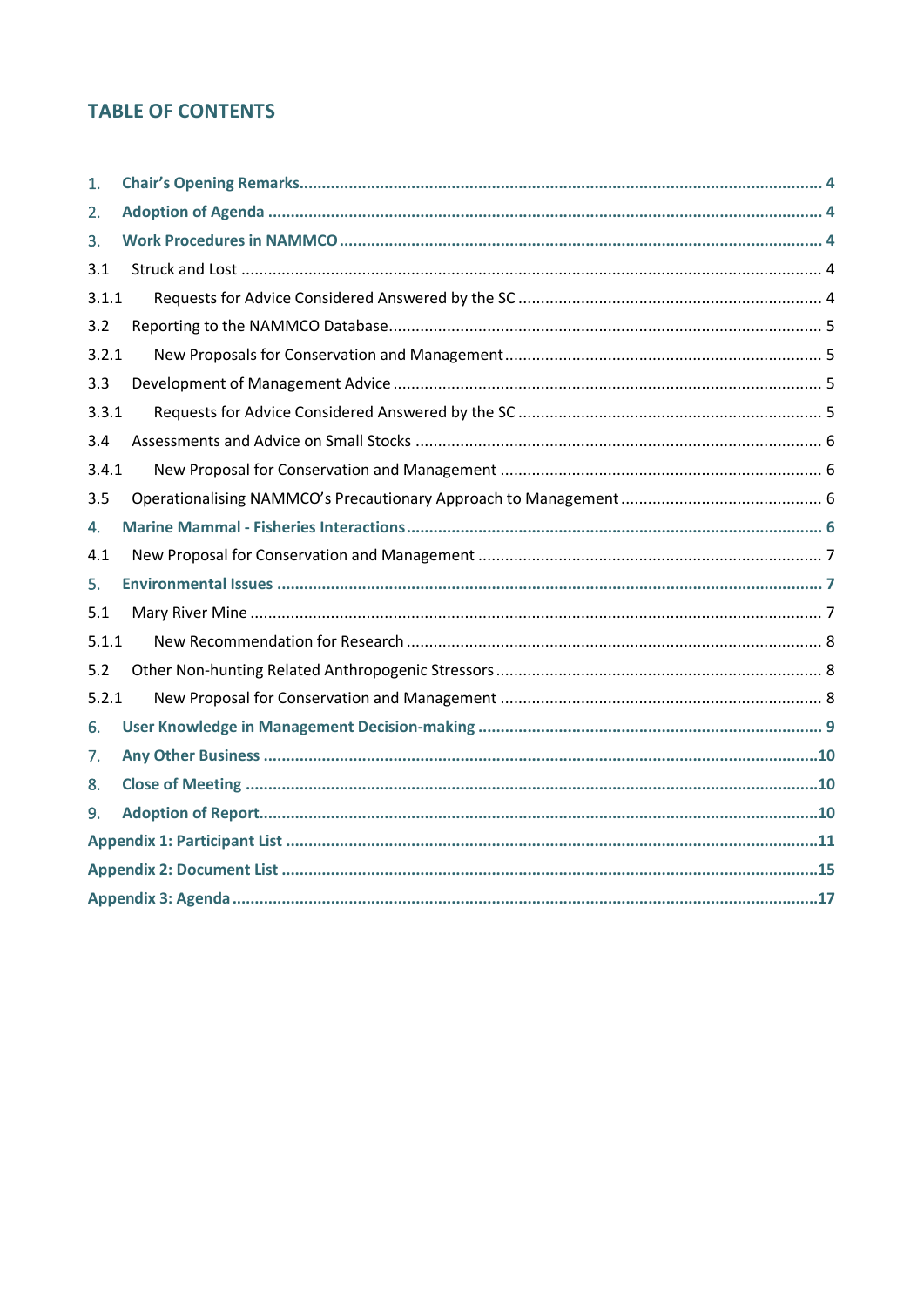## <span id="page-3-0"></span>1. **CHAIR'S OPENING REMARKS**

The Chair of the Joint Meeting of the Management Committees (MCJ), Guro Gjelsvik (NO), welcomed participants to the meeting (see [Appendix 1](#page-10-0) for the list of participants) and noted that Fern Wickson from the NAMMCO Secretariat would act as rapporteur.

The Chair noted that all the meeting documents had been made available on the NAMMCO website two weeks prior to the meeting. The list of meeting documents is available in [Appendix 2](#page-14-0) of this report. The Chair drew particular attention to the following documents as relevant for all agenda items:

*NAMMCO/28/MC/05: List of Proposals for Conservation and Management and Recommendations for Research, with Responses from the Parties.*

*NAMMCO/28/MC/06: List of Active Requests from the NAMMCO Council to the Scientific Committee, with Responses from the Scientific Committee.* 

The Chair noted that prior to the meeting, Member Countries were invited to submit updates in writing on advances towards the implementation of previous proposals for conservation and management and recommendations for research.

The Chair noted that this joint meeting addresses issues of relevance to both the Management Committee for Cetaceans (MCC) and the Management Committee for Seals and Walrus (MCSW) and would focus on:

- a) Considering new proposals for conservation and management and recommendations for research (with implications for the Member Countries) made by the Scientific Committee during their meetings in 2019 and 2021,
- b) Determining whether any requests for advice may be considered completed and closed,
- c) Discussing issues related to User Knowledge within NAMMCO.

#### <span id="page-3-1"></span>2. **ADOPTION OF AGENDA**

The Chair proposed that a new item be added to the agenda to follow up on the meeting of the MCJ from February 2021 and the proposal from that meeting to develop a draft request for advice related to operationalising the precautionary approach to management. The MCJ agreed that this issue could be added as a new agenda item 3.5. With this change, the agenda was adopted and is available as [Appendix 3](#page-16-0) of this report.

#### <span id="page-3-2"></span>3. **WORK PROCEDURES IN NAMMCO**

#### <span id="page-3-4"></span><span id="page-3-3"></span>**3.1 STRUCK AND LOST**

#### **3.1.1 Requests for Advice Considered Answered by the SC**

**Request R-1.6.4:** *To provide advice on the best methods for collection of the desired statistics on losses, as SC recommended that catch statistics include correction for struck but lost animals for different seasons, areas, and catch operations.*

SC26 reiterated that it views the best methods for collecting data on struck and lost to include: investing in good time series of surveys and having independent observer programs on selected hunts for different seasons, areas and catch operations. With this response it considered the request to be answered.

The MCJ was satisfied with the answer provided by the SC and **agreed** to recommend to Council that this request now be closed.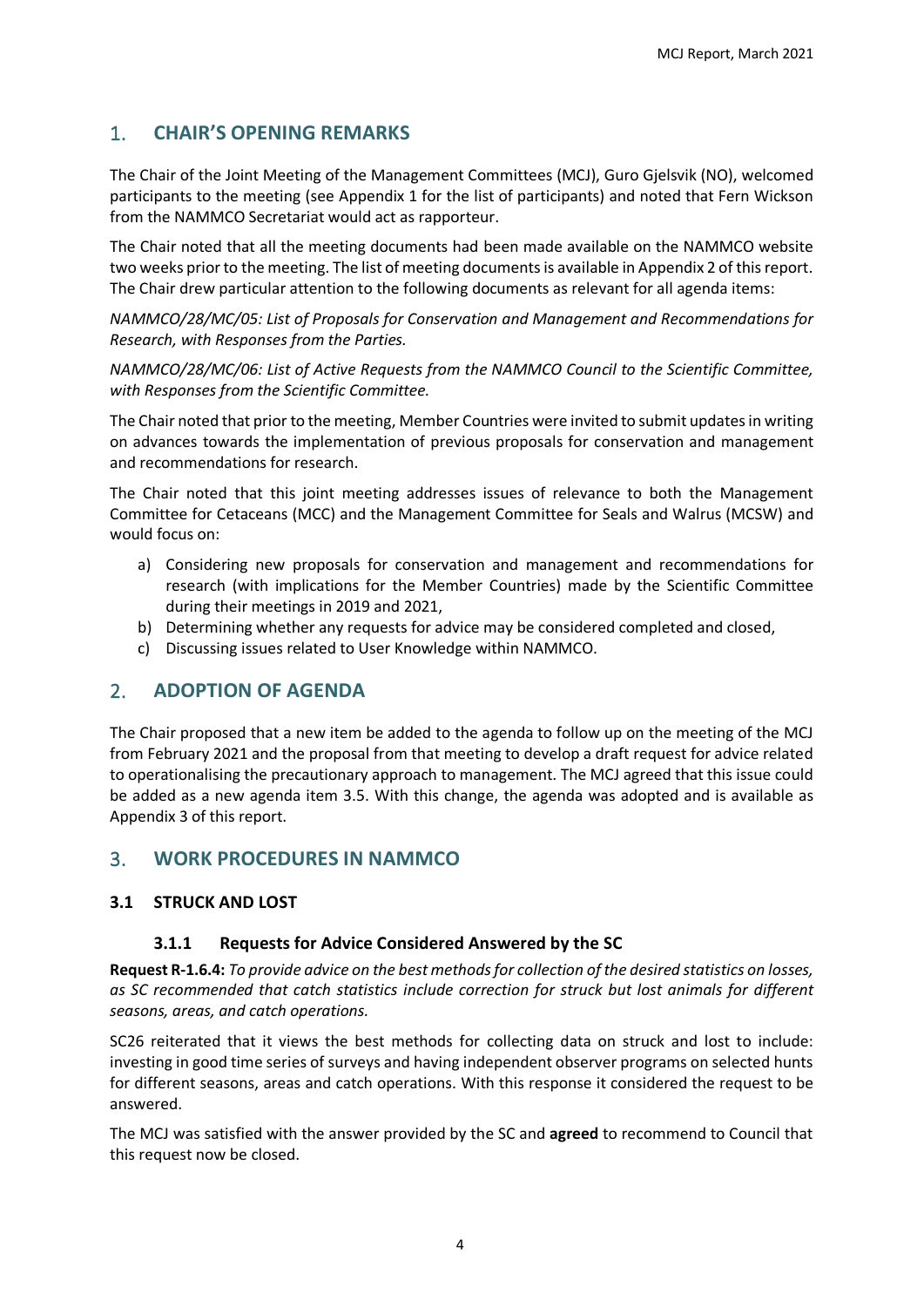#### <span id="page-4-0"></span>**3.2 REPORTING TO THE NAMMCO DATABASE**

SC26 noted that a searchable online catch database is now available on the NAMMCO website and emphasised the importance of Member Countries notifying the Secretariat of any amendments in catch data to ensure that up to date information is always available. SC27 also endorsed a new proposal from the By-catch Working Group (BYCWG) related to reporting to databases.

#### **3.2.1 New Proposals for Conservation and Management**

<span id="page-4-1"></span>*- Member Countries inform the NAMMCO Secretariat of any and all revisions of catch statistics taking place at a national level (e.g., revisions of historical data or revisions after submission of national progress reports).*

*- Member Countries validate all data (direct catch, by-catch or other) before submitting it to formal databases and repositories.*

#### *Discussion*

While it did not oppose the proposals, Greenland wished to note that there had been significant changes in information technology and database systems over the 30 years of NAMMCO's operation. This means that historical catch statistics can be improved, revised and updated over time. Recognising this, Greenland noted that any change in historical catch information would be passed on to NAMMCO.

The MCJ **endorsed** the new proposals for conservation and management.

#### <span id="page-4-3"></span><span id="page-4-2"></span>**3.3 DEVELOPMENT OF MANAGEMENT ADVICE**

#### **3.3.1 Requests for Advice Considered Answered by the SC**

**Request R-1.6.6:** *To conduct a review of the management procedures used by the Committee for generating management advice (RMP, AWMP, Bayesian assessment, Hitter Fitter, etc). The Committee should advise on which procedure is the most suitable for each species (or category of species) with the data that is currently available, while also meeting the management principles of NAMMCO. The Committee should further advise where additional data could allow for more suitable management procedure(s) to be implemented.*

Chair of the SC, Bjarni Mikkelsen (FO) gave a brief presentation of the SC response to this request for advice. It was noted that SC26 provided a written review (available in full in [section 5.7 of the SC26](https://nammco.no/wp-content/uploads/2017/01/final-report_sc26-2019_rev230120.pdf#page=22)  [report\)](https://nammco.no/wp-content/uploads/2017/01/final-report_sc26-2019_rev230120.pdf#page=22). This review describes the difference between stock assessments and management procedures, outlining key methods of each. In this review, it was noted that the management advice provided by the NAMMCO SC is currently based on a suite of management procedures and assessment models developed and tuned to the knowledge available. The SC agreed that it was appropriate to continue using existing management procedures (e.g., the RMP and AWMP) for those species where they have been implemented. For all other species, it recommended the continued use of stock assessment approaches using population dynamics models for generating advice on sustainable harvest levels. Based on this response, the SC considers its work on this request to be complete.

#### *Discussion*

Greenland had no objection to closing this request for advice but wished to emphasise that for management purposes, it makes no distinction between aboriginal and other types of hunters as is done within the IWC and believes it is important to not place people in different categories in this way.

The MCJ was satisfied with the answer provided by the SC and **agreed** to recommend to Council that this request could now be closed.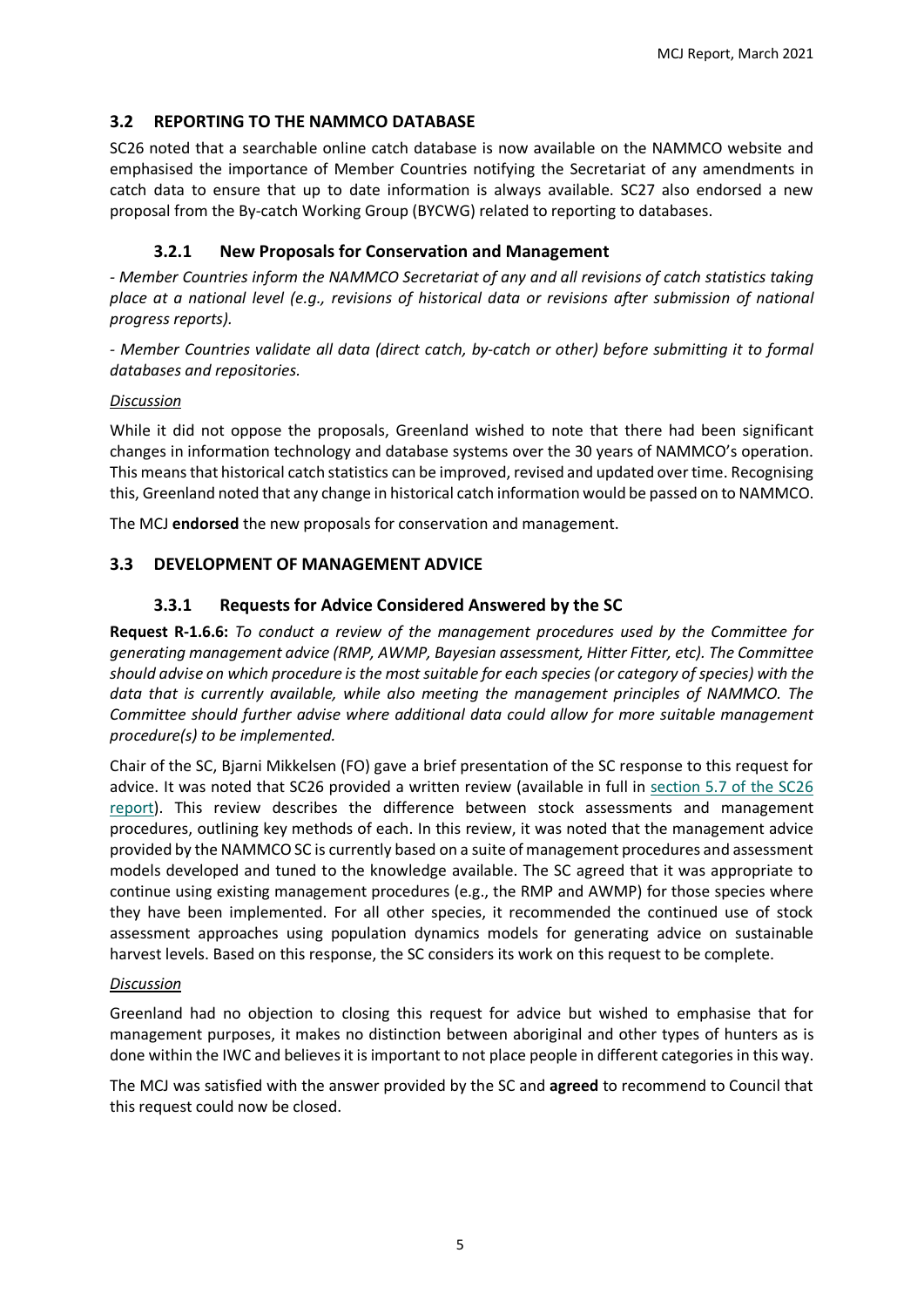#### <span id="page-5-0"></span>**3.4 ASSESSMENTS AND ADVICE ON SMALL STOCKS**

After reviewing the assessment from the Ad hoc Working Group for narwhal in East Greenland, SC26 recommended that NAMMCO develop guidance on a principle-based approach to generating harvest advice for small stocks. SC27 then noted that this would also be relevant for other species.

#### **3.4.1 New Proposal for Conservation and Management**

<span id="page-5-1"></span>*- NAMMCO develop guidance on a principle-based approach for how to manage and provide harvest advice for small stocks.* 

The MCJ **endorsed** the new proposal for conservation and management.

#### <span id="page-5-2"></span>**3.5 OPERATIONALISING NAMMCO'S PRECAUTIONARY APPROACH TO MANAGEMENT**

The MCJ recalled that at its last meeting on 18 February 2021, which focused on responding to the Performance Review Working Group, it had recommended that a request be made to the SC to clarify NAMMCO's precautionary approach to management through the development of harvest strategies (including stock-specific reference points and harvest control rules).

As was proposed during that meeting, Norway presented a draft new request for advice for the MCJ's consideration.

The Chair of Council and Chair of the Performance Review Working Group (PRWG), Kate Sanderson (FO), drew the MCJ's attention to the specific wording on this issue used in the PRWG report, where it was stated that "…*the PRWG recommended that NAMMCO more clearly define how the precautionary approach is applied in its approaches to conservation and management, in particular in processes for rebuilding depleted stocks. The Joint Management Committee should further discuss and define how this work should proceed, also with the involvement of the Scientific Committee."* She suggested that it may be useful to revise the language used in the text of the draft request so that it more closely aligned with that used by the PRWG.

Iceland recalled that setting management objectives and establishing rebuilding plans is always a matter for Member Countries and not NAMMCO as an organization. It emphasised the importance of this being clear in the wording of the new request.

Greenland supported the comments from Iceland and reiterated its comments from the last MCJ meeting that management plans and plans for rebuilding depleted stocks are within the remit of Member Countries rather than NAMMCO. Greenland also noted that in 2018 it had asked the SC for clarification on the criteria used to determine what constitutes a "small stock" and that this issue was important to include in how the meaning of the text on the request was understood. Greenland also asked that any reference to user knowledge in the draft request refer to "hunter and user knowledge".

The MCJ agreed that the draft text on the request would be revised by correspondence based on the comments received and that a new version would be presented to the MCJ at the meeting the following morning to finalise the draft reports.

The final agreed text on the new request was:

*The SC is requested to explain how and at what level the precautionary approach is, or can be, integrated into advice provided by the SC for use in conservation and management, with a particular focus on depleted stocks.*

#### <span id="page-5-3"></span>4. **MARINE MAMMAL - FISHERIES INTERACTIONS**

The MCJ was notified that the FAO has now published its "Guidelines to prevent and reduce bycatch of marine mammals in capture fisheries" as part of its Technical Guidelines for Responsible Fisheries. NAMMCO was involved in helping to draft these guidelines, which were available as for information document NAMMCO/28/MC/FI03.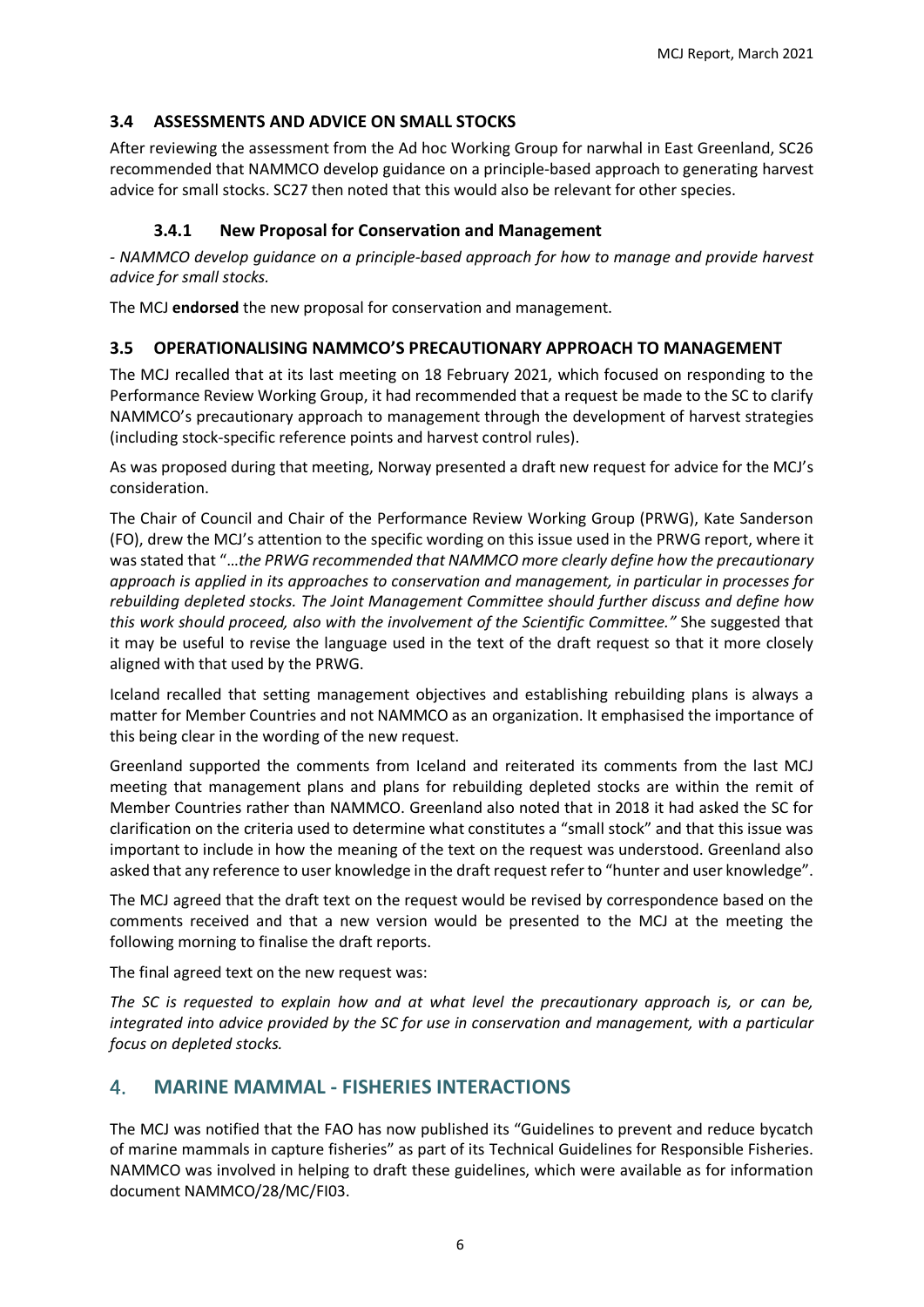The MCJ was also informed that the SC has now endorsed marine mammal by-catch estimates from the lumpsucker gillnet fishery in Iceland as recommended by the By-catch Working Group (BYCWG) and that the work continues to progress but still needs to be finalised for the cod gillnet fishery in Iceland and for coastal seals in the Norwegian cod and monkfish gillnet fisheries.

#### *Discussion*

Norway recalled that in the meeting of the Management Committee for Cetaceans (MCC), it had emphasised that there was no need to follow up the SC's recommendation to expand the Coastal Reference Fleet to improve the estimates of harbour porpoise by-catch. It noted that data for estimating by-catch of harbour and grey seals also comes from the Coastal Reference Fleet. However, the reason for the poor reliability of the seal by-catch estimates is primarily misidentification of the involved seal species, and only partly due to a limited amount of data. Since species identification would not be improved by having more vessels in the Reference Fleet, Norway is experimenting with a system for remote electronic monitoring. The prototype developed can operate under high humidity, freezing temperatures and poor light conditions. The system includes two cameras, one monitoring the net with catch and by-catch on the deck, and the other monitoring the nets outside the vessel before they enter the net hauler. This is anticipated to assist in two ways: it will improve the species identification of by-caught marine mammals, and will, for the first time, provide data on animals dropping out of the net before they reach the net hauler. Testing of this equipment on a commercial vessel had been delayed due to Norway's privacy regulations, but the prototype has been modified and permission had now been received to test it in commercial fisheries this spring.

The MCJ was also informed that Norway has conducted successful trials with pingers (i.e., acoustic deterrents) on gillnets and that results of this work will be presented to and discussed by the IWC SC this spring.

#### <span id="page-6-0"></span>**4.1 NEW PROPOSAL FOR CONSERVATION AND MANAGEMENT**

*- Since self-reporting is an insufficient basis for quantifying by-catch, additional sources of information (e.g., independent observation) should always be sought.*

#### *Discussion*

The Faroe Islands highlighted that all vessels have an electronic logbook in which all catch and by-catch is reported. As a general rule, this reporting system is trusted until there is a reason not to trust the information provided. Therefore, other sources of information on by-catch are sought when there is reason to assume that by-catch is higher than what has been reported.

Greenland supported the comments from the Faroe Islands and noted that the reporting systems in Greenland are continuing to improve through advanced information technology (IT) systems. It was also noted that dialogue with the relevant communities regarding catch and by-catch reporting was ongoing. Greenland emphasised that although it had been stated for many years that self-reporting is an insufficient basis for estimating by-catch, it was important to acknowledge that due to improvements in IT systems, self-reporting was also improving over time.

Acknowledging the comments from the Member Countries, the MCJ **endorsed** the new proposal for conservation and management.

#### <span id="page-6-1"></span>5. **ENVIRONMENTAL ISSUES**

#### <span id="page-6-2"></span>**5.1 MARY RIVER MINE**

The MCJ noted that Canada had been invited to give an update on the Mary River mine project at the Council meeting under agenda item 10, Environmental Issues. A popular summary of phase 2 of the project from Baffinland was also provided as for information document NAMMCO/28/MC/FI04.

The NAMMCO-JCNB Joint Working Group on narwhal and beluga (JWG) had made a new recommendation for research related to the Mary River mine. It was noted that although SC27 had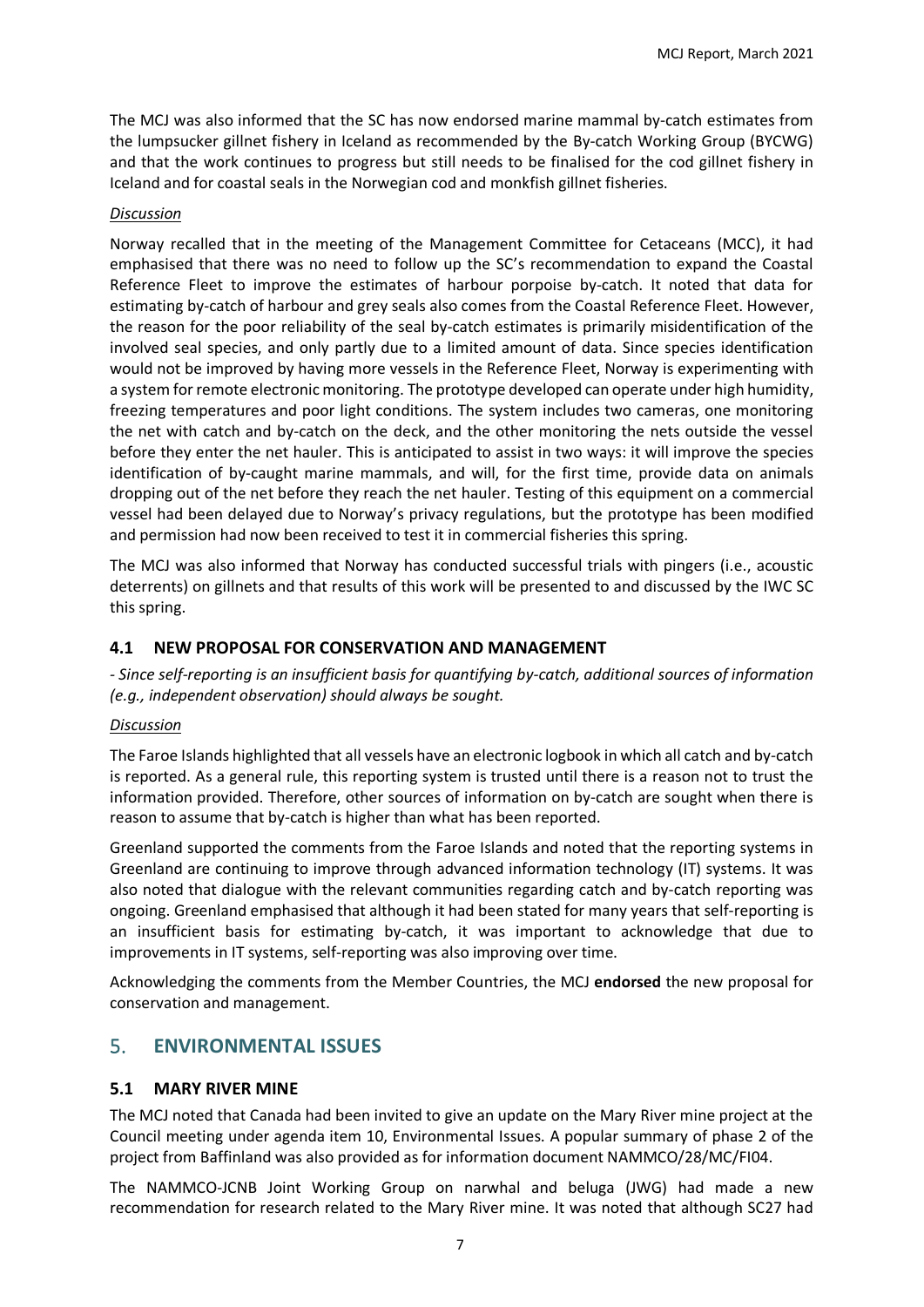endorsed this recommendation, it had also asked the JWG to provide clear terms of reference for the workshop at its next meeting.

#### **5.1.1 New Recommendation for Research**

<span id="page-7-0"></span>*- An expert workshop be held to review the impacts of noise disturbance on hunted populations of narwhals, belugas, walrus and seals from shipping connected to the Baffinland mine.*

#### *Discussion*

Greenland informed the MCJ that they had consulted the Greenland Institute of Natural Resources (GINR) on this issue as researchers at the institute had actively followed the Mary River mine project and its environmental impact assessment. The GINR informed the Ministry of Fisheries, Hunting and Agriculture that the environmental impacts in both international and Canadian waters can have quite large consequences for Greenland as they will significantly affect the populations of narwhals, belugas, bowhead whales, and walruses that live in West Greenland in the winter and which are used by the communities there. None of these stocks are present in large numbers in the waters of West Greenland in the period from July to 15 November, when the mining company's shipping traffic is planned. However, at the beginning and end of this period, animals are potentially vulnerable to impacts along the shipping route in international and Canadian waters, which can have consequences for Greenland.

Following the discussion, the MCJ **endorsed** the new recommendation for research.

#### <span id="page-7-1"></span>**5.2 OTHER NON-HUNTING RELATED ANTHROPOGENIC STRESSORS**

Greenland noted that shipping is an activity that is increasing in all areas of Greenland, including north of Qaanaaq/Thule area and far North East Greenland. This is not only related to the transportation of goods, but also fishing trawlers off shore and near the coast. The number of family boats are also increasing in a large scale. The most problematic issue is seen to be the increasing numbers and sizes of tourist vessels, which are visiting all towns and various isolated areas. Hunters in these remote areas are also experiencing disturbance to their hunting activities. Furthermore, the hunters are very worried about the presence of ships and sailboats in the Scoresby Sound fjord disturbing narwhals, seals, walruses and polar bears. The increasing level of shipping traffic experienced up to 2019 has caused significant frustration. Although the COVID-pandemic has limited the presence of shipping vessels in 2020, it is assumed that a widespread vaccination program will allow the activity to increase again.

The hunter representatives from East Greenland, Åge Hammeken Danielsen and Tobias Ignatiussen, displayed again the slides shown during their presentation in the meeting of the MCC on shipping traffic in East Greenland and its impact on narwhals. It was noted that in the area around Ittoqqortoormiit there was a high level of shipping traffic, particularly from sail boats, tourist ships and cruise vessels. The particularly high level of tourist vessels travelling in the Scoresby Sound fjord system was highlighted and it was noted that there had been a decline in the use of this highly trafficked area by narwhals. It was also stated that although narwhals are normally resting when they are in the fjord system, they clearly hurry to leave the area when ships are present. Narwhals have also been seen moving into fjord systems when supply vessels travel along the coastline towards Ittoqqortoormiit, and returning to their previous areas when the supply ships depart. It was also noted that seals, and particularly harp seals, have been observed moving into new areas around Ittoqqortoormiit where there is less noise disturbance from shipping traffic. In the Tasiilaq area, shipping traffic has also been observed having an effect on narwhals, with them moving into fjord systems to avoid the noise. Furthermore, it was noted that when tourist ships go into the fjords, and drones are used to take pictures, it is obvious that narwhals become stressed.

#### **5.2.1 New Proposal for Conservation and Management**

<span id="page-7-2"></span>In discussing ecosystem-based approaches to management, SC27 noted the difficulties in obtaining reliable information to assess the impact on marine mammals from noise disturbance and made the following recommendation to the NAMMCO parties.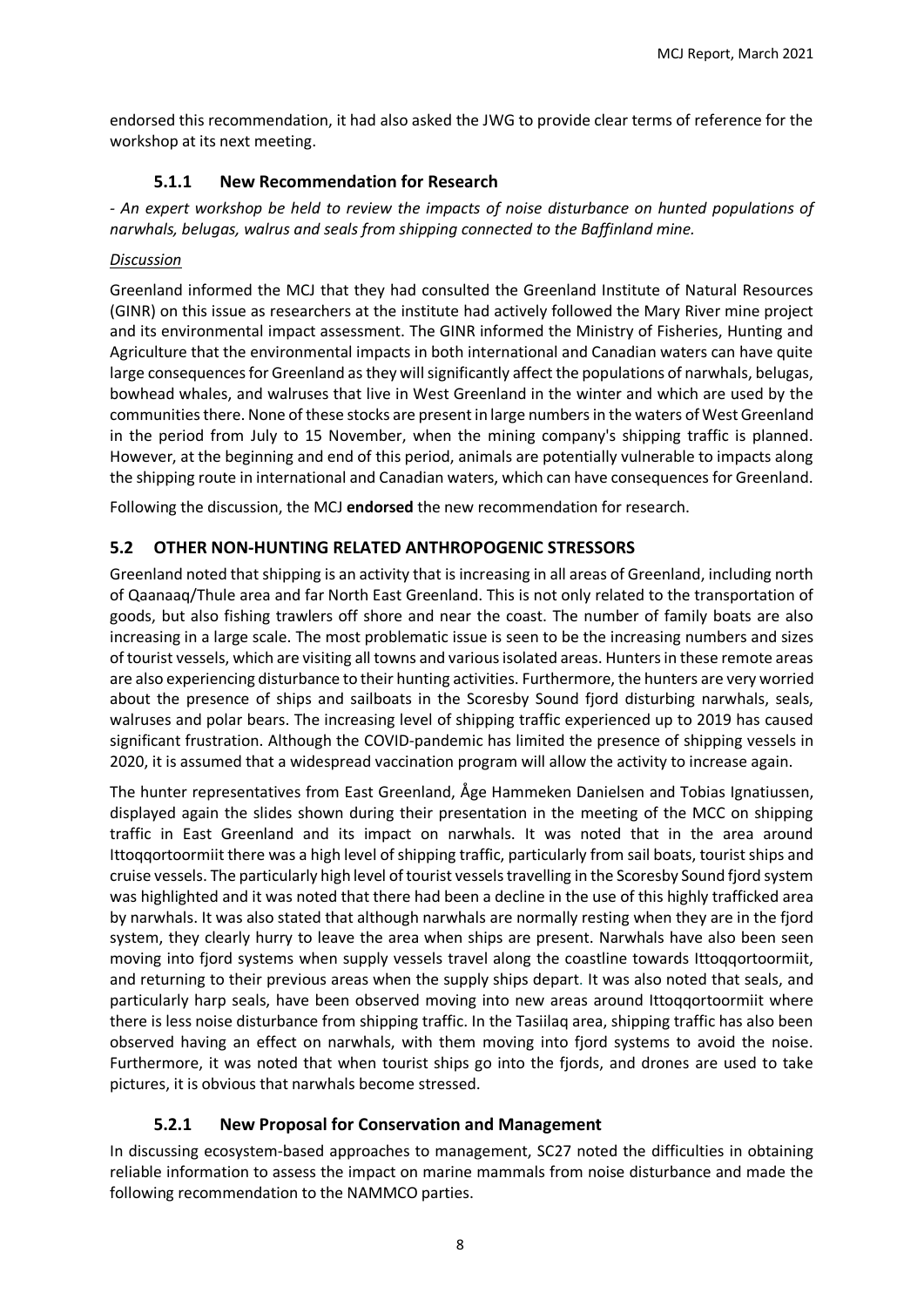*- Member Countries ensure the availability of relevant information from seismic surveys to allow for proper sound estimation to meet research and management needs.* 

#### *Discussion*

Norway informed the MCJ that it has initiated a process to manage seismic survey activity to minimise negative impacts on marine mammals. The Ministry of Climate and Environment has instructed the Norwegian Environment Agency to consider the need for controlling seismic survey activity, and to consider if the Pollution Control Act is relevant for implementing such controls.

Norway also noted that all marine mammal species may be hurt by seismic surveys if they are in close proximity to the sound source. Harbour porpoises, dolphins and other species that use high frequency sound for echolocation are particularly vulnerable to hearing damage. Species resident in the high Arctic, such as the bowhead whale and narwhals, seem to be among the most vulnerable to noise disturbance forimpacts on their behaviour. It was noted that thissupported the information presented by the hunters from East Greenland.

Norway therefore supported the recommendation made by the SC, and particularly now, when shipping and petroleum industries are expanding into the relatively pristine areas of the high Arctic.

Following the presentations and discussion, the MCJ **endorsed** the new proposal for conservation and management.

#### <span id="page-8-0"></span>6. **USER KNOWLEDGE IN MANAGEMENT DECISION-MAKING**

The MCJ was informed that the NAMMCO Secretariat had participated in a project on integrating local knowledge in international management advice (see NAMMCO/28/MC/FI04 for project description). In a workshop for this project held in February 2021, opportunities for strengthening how local and user knowledge are included in the decision-making and advisory processes of NAMMCO were presented and discussed. A summary of this presentation and the suite of options available to NAMMCO for strengthening the presence and role of user knowledge in the organisation was available in working document NAMMCO/28/MC/07 and Scientific Secretary, Fern Wickson, gave a brief presentation outlining the content of this document.

The divergence in scientific and user knowledge in the case of narwhals in East Greenland (as surfaced in the MCC) was highlighted as representing an important opportunity to discuss and continue developing the way NAMMCO includes user knowledge in its advisory and decision-making processes. Noting that user knowledge was a standing item on the MCJ agenda, parties were invited to consider how NAMMCO currently includes user knowledge and discuss whether any additional actions could be worth exploring or having explicated in more detail, and/or the appropriate avenues for discussions on this topic to take place within NAMMCO.

#### *Discussion*

Greenland thanked the Secretariat for the presentation and expressed its gratitude for the opportunity to also participate in the NORDECO meeting. It emphasised that for the last 5–6 years, there had been clear evidence of a need to improve and structure the collection and use of hunter and user knowledge in relation to the conservation and management of marine mammals. It was noted that the currently imbalanced situation in what type of knowledge is used in advisory and decision-making processes increases the challenges that exist in the relationship between scientists and hunters. The situation also has a severe impact on the management of marine mammals in Greenland and is a cause of frustration in hunter communities, particularly regarding impacts on their meat supply and cultural heritage.

Greenland noted that the scientific knowledge of marine mammal stocks has been steadily improving, and thus improving the management advice in Greenland. The view of Greenland is, however, that the best available knowledge is obtained by combining the two knowledge systemsin the decision making process, i.e. combining hunter and user knowledge with scientific data and knowledge. When both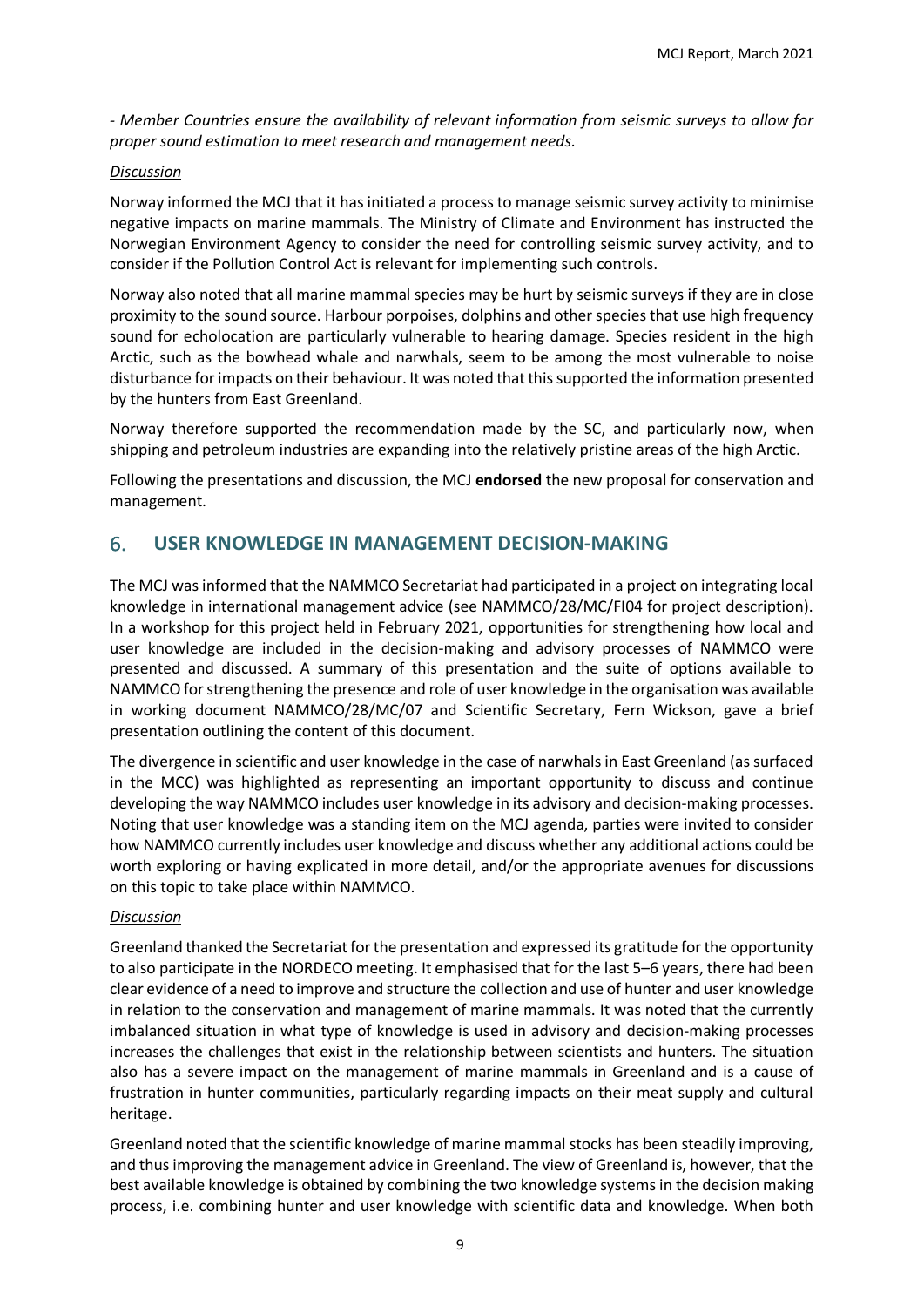types of knowledge are available, politicians can take final decisions based on the best available information.

Greenland suggested that to address the current situation and imbalance, it was important to focus on collecting and using hunter and user knowledge in a more structured way than is currently done. Hunters and users develop their knowledge of marine mammals based on 24 hour/year-round observations, which is highly valuable and needs to be taken into account in the decision-making process. Therefore, Greenland would like to work towards an increased focus on the organised collection and use of hunter knowledge in decision-making processes in the coming years, also within the context of NAMMCO.

Greenland also informed the MCJ that in the last 2 years, three community consultations on narwhal issues had been carried out - in Ittoqqortoormiit and Tasiilaq in East Greenland, and Qaanaaq in North Greenland. There are also plans to continue these consultations in other municipalities this year. Furthermore, an executive order on the collection and use of hunter and user knowledge was in prepartion, which will formalise the development of a more structured approach and thereby hopefully help to balance the information provided to decision-making processes.

Norway agreed that the inclusion of user knowledge is required to ensure that decisions are based on the best available knowledge and that it is critical that local people have an opportunity to be involved in decision-making if management advice is to be followed. Norway therefore supported NAMMCO doing further work to advance on this important topic.

Greenland underlined that it was important to discuss the issue within relevant committees and proposed the MCJ as a relevant arena for further discussions within NAMMCO.

Iceland expressed its support for the positions expressed by Greenland and Norway.

The MCJ **recommended** that further work on this topic be carried out within the MCJ.

#### <span id="page-9-0"></span>7. **ANY OTHER BUSINESS**

The MCJ agreed that a drafting group be established to revise the draft request discussed under agenda item 3.5 and that this group report back to the MCJ at the meeting to finalise the MC reports.

#### <span id="page-9-1"></span>8. **CLOSE OF MEETING**

The Chair thanked the participants for their attendance and contributions.

The meeting was closed at 14:30 on 24 March 2021.

#### <span id="page-9-2"></span>9. **ADOPTION OF REPORT**

A draft of the report was circulated on 24 March 2021 and was finalised and adopted on 25 March 2021.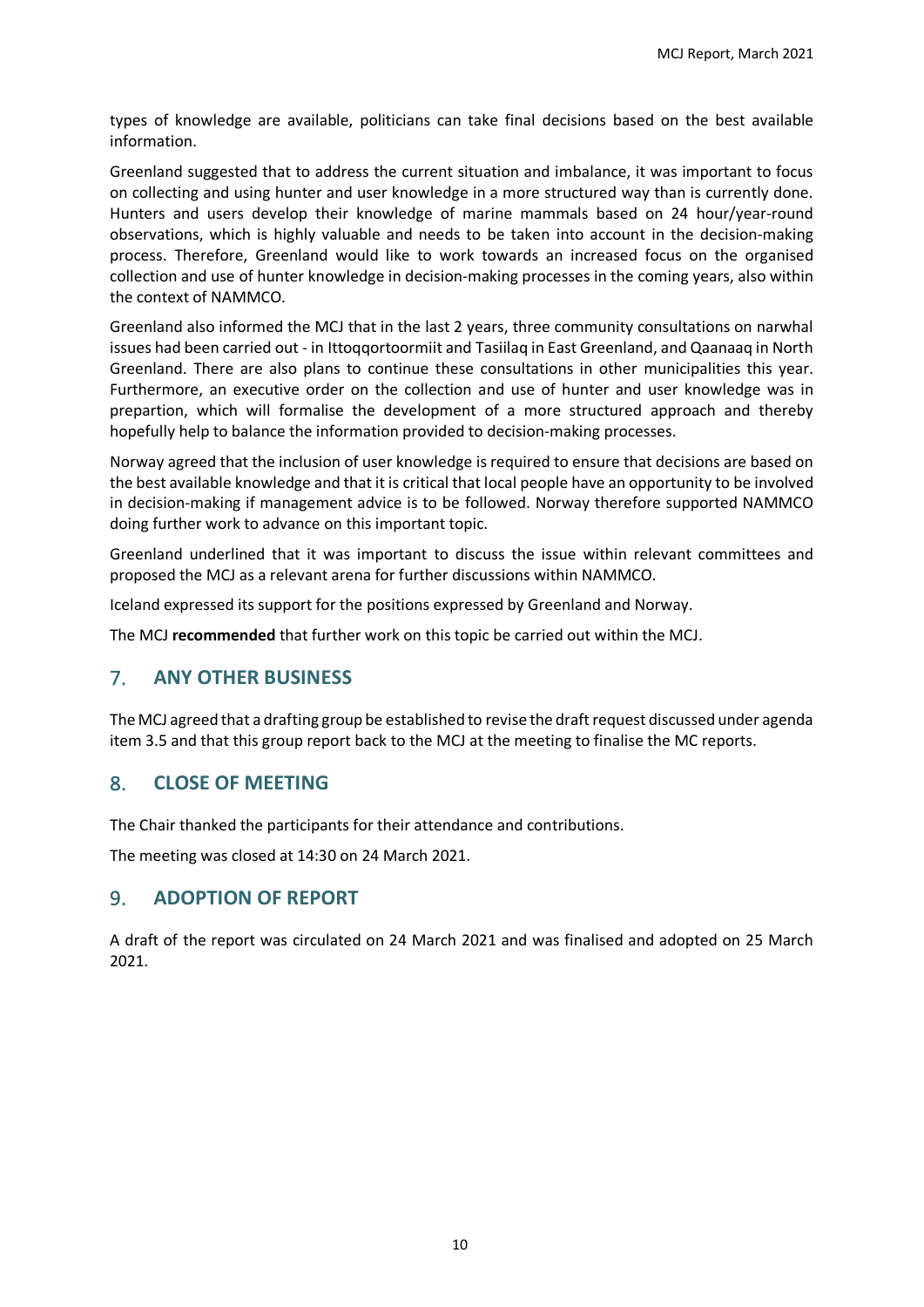# <span id="page-10-0"></span>**APPENDIX 1: PARTICIPANT LIST**

# **LIST OF PARTICIPANTS**

Kate Sanderson - Chair of Council Foreign Service Ministry of Foreign Affairs and Culture FO-110 Tórshavn Faroe Islands KateS@ummr.fo

Guro Gjelsvik - Chair of MCJ Directorate of Fisheries PO Box 185 Sentrum NO-5804 Bergen Norway guro.gjelsvik@fiskeridir.no

#### **FAROE ISLANDS**

Páll Nolsøe (HoD) Foreign Service Ministry of Foreign Affairs and Culture FO-110 Tórshavn Faroe Islands palln@ummr.fo

Ulla Svarrer Wang Ministry of Fisheries PO Box 347 FO-110 Tórshavn Faroe Islands ulla.svarrer.wang@fisk.fo

#### **GREENLAND**

Amalie Jessen (HoD) Ministry of Fisheries, Hunting and Agriculture PO Box 29 GL-3900 Nuuk Greenland [amalie@nanoq.gl](mailto:Amalie@nanoq.gl)

Sofie Abelsen Ministry of Fisheries, Hunting and Agriculture PO Box 29 GL-3900 Nuuk Greenland soab@nanoq.gl

Jesper Ødegård Jakobsen Ministry of Fisheries, Hunting and Agriculture PO Box 29 GL-3900 Nuuk Greenland jeod@nanoq.gl

Åge Hammeken Danielsen Association of Fishers and Hunters in Greenland (KNAPK) GL-3980 Ittoqqortoormiit Greenland

Tobias Ignatiussen KNAPK Kuummiut, GL-3913 Tasiilaq Greenland

Bjarne Lyberth KNAPK Secretariat GL-3900 Nuuk Greenland

#### **ICELAND**

Ásta Einarsdóttir (HoD) Department of Fisheries and Aquaculture Ministry of Industries and Innovation Skúlagötu 4, IS-150 Reykjavik Iceland [asta.einarsdottir@anr.is](mailto:asta.einarsdottir@anr.is)

Guðni Magnús Eiríksson Directorate of Fisheries IS-220 Hafnarfjordur Iceland [Gudni.M.Eiriksson@fiskistofa.is](mailto:Gudni.M.Eiriksson@fiskistofa.is)

Sandra Granquist Icelandic Seal Center and Marine and Freshwater Research Institute IS-530 Hvammstangi Iceland [sandra.magdalena.granquist@hafogvatn.is](mailto:sandra.magdalena.granquist@hafogvatn.is)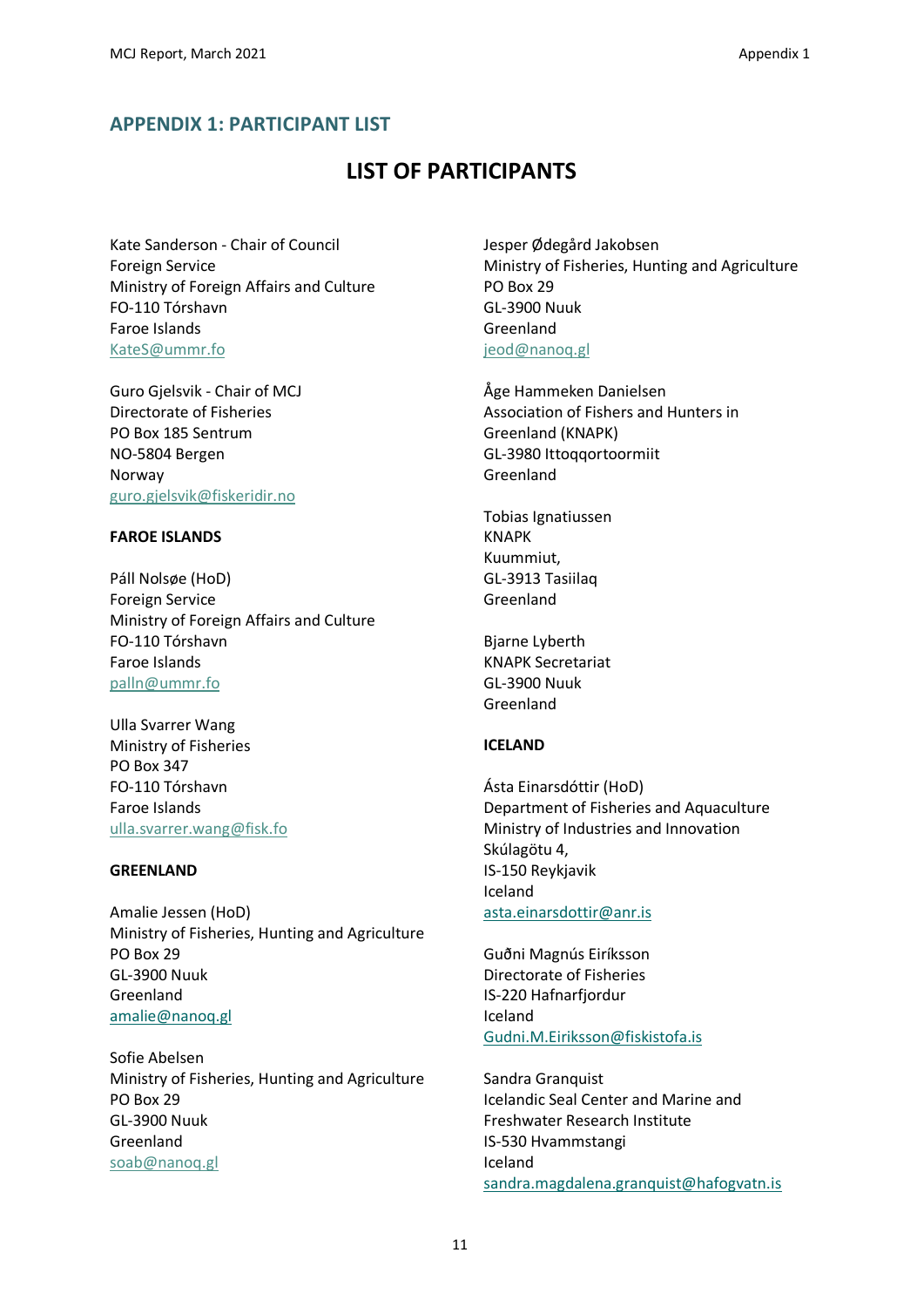Kristján Loftsson Hvalur H.F. IS-222 Hafnarfjörður Iceland [kl@hvalur.is](mailto:kl@hvalur.is)

Jóhann Sigurjónsson Special Advisor Ocean Affairs, Ministry for Foreign Affairs Iceland [johann.sigurjonsson@utn.is](mailto:johann.sigurjonsson@utn.is)

Gísli Víkingsson Marine and Freshwater Research Institute Fornubúðum 5 IS-220 Hafnarfjörður Iceland [gisli.vikingsson@hafogvatn.is](mailto:gisli.vikingsson@hafogvatn.is)

#### **NORWAY**

Ole-David Stenseth (HoD) Ministry of Trade, Industry and Fisheries PO Box 8118 Dep NO-0032 Oslo Norway [ods@nfd.dep.no](mailto:ods@nfd.dep.no)

Alessandro Astroza Ministry of Trade, Industry and Fisheries NO-0032 Oslo Norway [ata@nfd.dep.no](https://nammco.sharepoint.com/Sec/07-MCs/03-Committee%20Meetings/2021%20-%20NAMMCO%2028/Annual%20Meeting%2028/Reports/ata@nfd.dep.no)

Arne Bjørge Institute of Marine Research Blindernveien 31 NO-0371 Oslo Norway [arne.bjoerge@hi.no](mailto:arne.bjoerge@hi.no)

Tore Haug Institute of Marine Research NO-9296 Tromsø Norway [tore.haug@hi.no](mailto:tore.haug@hi.no)

Steinar Lindberg Ministry of Foreign Affairs, Norway Po Box 8114 Dep NO-0032 Oslo Norway [steinar.lindberg@mfa.no](mailto:steinar.lindberg@mfa.no)

Kathrine A. Ryeng Institute of Marine Research NO-9294 Tromsø Norway [kathrine.ryeng@hi.no](mailto:kathrine.ryeng@hi.no)

Hild Ynnesdal Directorate of Fisheries PO Box 185 Sentrum NO-5804 Bergen Norway [hild.ynnesdal@fiskeridir.no](https://nammco.sharepoint.com/Sec/07-MCs/03-Committee%20Meetings/2021%20-%20NAMMCO%2028/18-February%20meeting/Report/hild.ynnesdal@fiskeridir.no)

#### **SCIENTIFIC COMMITTEE**

Bjarni Mikkelsen (Chair) Faroe Marine Research Institute FO-100 Tórshavn Faroe Islands bjarnim@hav.fo

Aqqalu Rosing-Asvid (Vice-Chair) Greenland Institute of Natural Resources GL-3900 Nuuk Greenland [aqro@natur.gl](https://nammco.sharepoint.com/Sec/07-MCs/03-Committee%20Meetings/2021%20-%20NAMMCO%2028/Annual%20Meeting%2028/Reports/aqro@natur.gl)

Roderick Hobbs (Chair of the NEGWG) National Marine Fisheries Service 7600 Sand Point Way NE US-98155-6349, Seattle, WA, USA [rod.hobbs99@gmail.com](mailto:rod.hobbs99@gmail.com)

#### **OBSERVER GOVERNMENTS**

#### **CANADA**

Amber Lindstedt International Fisheries Management Fisheries and Oceans Canada CA-K1A 0E6 Ottawa, ON Canada [Amber.Lindstedt@dfo-mpo.gc.ca](https://nammco.sharepoint.com/Sec/07-MCs/03-Committee%20Meetings/2021%20-%20NAMMCO%2028/Annual%20Meeting%2028/Reports/Amber.Lindstedt@dfo-mpo.gc.ca)

Daniel Townsend International Fisheries Management Fisheries and Oceans Canada CA-K1A 0E6 Ottawa, ON Canada [Daniel.Townsend@dfo-mpo.gc.ca](https://nammco.sharepoint.com/Sec/07-MCs/03-Committee%20Meetings/2021%20-%20NAMMCO%2028/Annual%20Meeting%2028/Reports/Daniel.Townsend@dfo-mpo.gc.ca)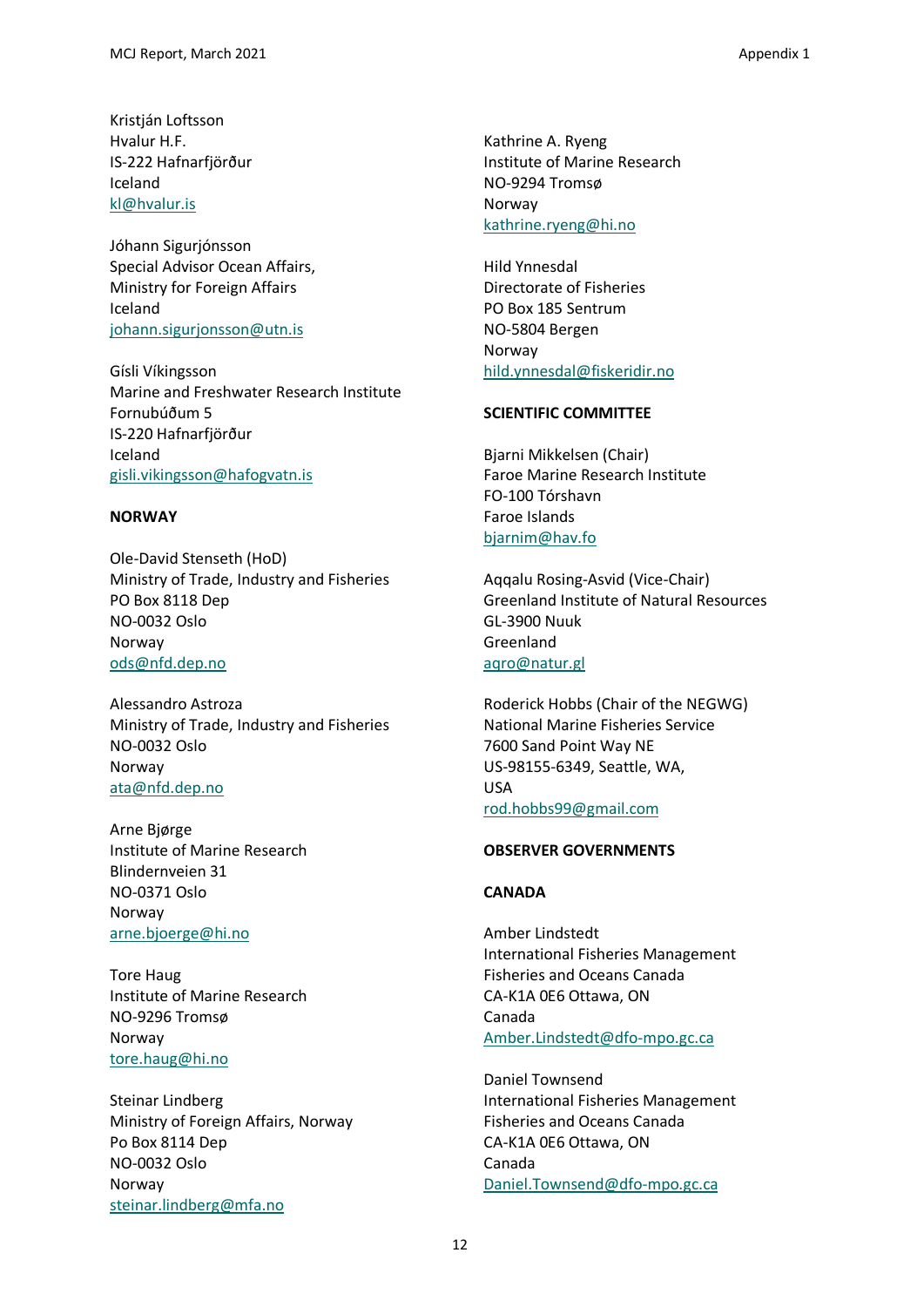Romy Vaugeois Seals & Sealing Network Fur Institute of Canada Canada [romy@sealsandsealing.net](mailto:romy@sealsandsealing.net)

#### **DENMARK**

Anne Birgitte Hansen (C) Ministry of Foreign Affairs DK-1448 Copenhagen Denmark [anbiha@um.dk](mailto:anbiha@um.dk)

#### **JAPAN**

Hideki Moronuki (C) Fisheries Agency of Japan Japan [hideki\\_moronuki600@maff.go.jp](mailto:hideki_moronuki600@maff.go.jp)

Kimihiko Okano Ministry of Foreign Affairs Japan [kimihiko.okano@mofa.go.jp](mailto:kimihiko.okano@mofa.go.jp)

Luis A. Pastene Institute of Cetacean Research Japan [pastene@cetacean.jp](mailto:pastene@cetacean.jp)

#### **RUSSIAN FEDERATION**

Vladimir Zabavnikov Polar Branch of VNIRO (PINRO) Russia [ltei@pinro.ru](mailto:ltei@pinro.ru)

#### **UNITED STATES OF AMERICA**

Elizabeth Phelps U.S. Department of State USA [PhelpsE@state.gov](https://nammco.sharepoint.com/Sec/07-MCs/03-Committee%20Meetings/2021%20-%20NAMMCO%2028/Annual%20Meeting%2028/Reports/PhelpsE@state.gov)

Mi Ae Kim National Oceanic and Atmospheric Administration (NOAA) USA [mi.ae.kim@noaa.gov](https://nammco.sharepoint.com/Sec/07-MCs/03-Committee%20Meetings/2021%20-%20NAMMCO%2028/Annual%20Meeting%2028/Reports/mi.ae.kim@noaa.gov)

#### **INTERGOVERNMENTAL ORGANISATIONS**

Agreement on the Conservation of Small Cetaceans of the Baltic, North East Atlantic, Irish and North Seas (ASCOBANS) UNEP/ASCOBANS Secretariat, Platz der Vereinten Nationen 1, DE-53113 Bonn Germany Observers: Jenny Renell, [jenny.renell@un.org](https://nammco.sharepoint.com/Sec/07-MCs/03-Committee%20Meetings/2021%20-%20NAMMCO%2028/Annual%20Meeting%2028/Reports/%20jenny.renell@un.org)

International Whaling Commission (IWC) The Red House UK-CB4 4NP Cambridge United Kingdom Observers: Cherry Allison, [cherry.allison@iwc.int](https://nammco.sharepoint.com/Sec/07-MCs/03-Committee%20Meetings/2021%20-%20NAMMCO%2028/Annual%20Meeting%2028/Reports/cherry.allison@iwc.int) Rebecca Lent, [rebecca.lent@iwc.int](mailto:rebecca.lent@iwc.int) Iain Staniland[, iain.staniland@iwc.int](mailto:iain.staniland@iwc.int)

#### **NON-GOVERNMENTAL ORGANISATIONS**

IWMC World Conservation Trust CH-1006 Lausanne Switzerland Observers: Eugène Lapointe, [elapointe@iwmc.org](mailto:elapointe@iwmc.org) Nikolas Sellheim, [sellheim.consulting@gmail.com](mailto:sellheim.consulting@gmail.com)

Makivik Corporation Department of Environment, Wildlife & Research CA-H4M 2X6 St. Laurent, Quebec Canada Observer: Gregor Gilbert[, ggilbert@makivik.org](https://nammco.sharepoint.com/Sec/07-MCs/03-Committee%20Meetings/2021%20-%20NAMMCO%2028/Annual%20Meeting%2028/Reports/ggilbert@makivik.org)

Nunavut Tunngavik Inc. POB 638 Iqaluit, Nunavut X0A 0H0 Canada Observers: Paul Irngaut, [pirngaut@tunngavik.com](https://nammco.sharepoint.com/Sec/07-MCs/03-Committee%20Meetings/2021%20-%20NAMMCO%2028/Annual%20Meeting%2028/Reports/pirngaut@tunngavik.com) David Lee[, DLee@tunngavik.com](https://nammco.sharepoint.com/Sec/07-MCs/03-Committee%20Meetings/2021%20-%20NAMMCO%2028/Annual%20Meeting%2028/Reports/DLee@tunngavik.com)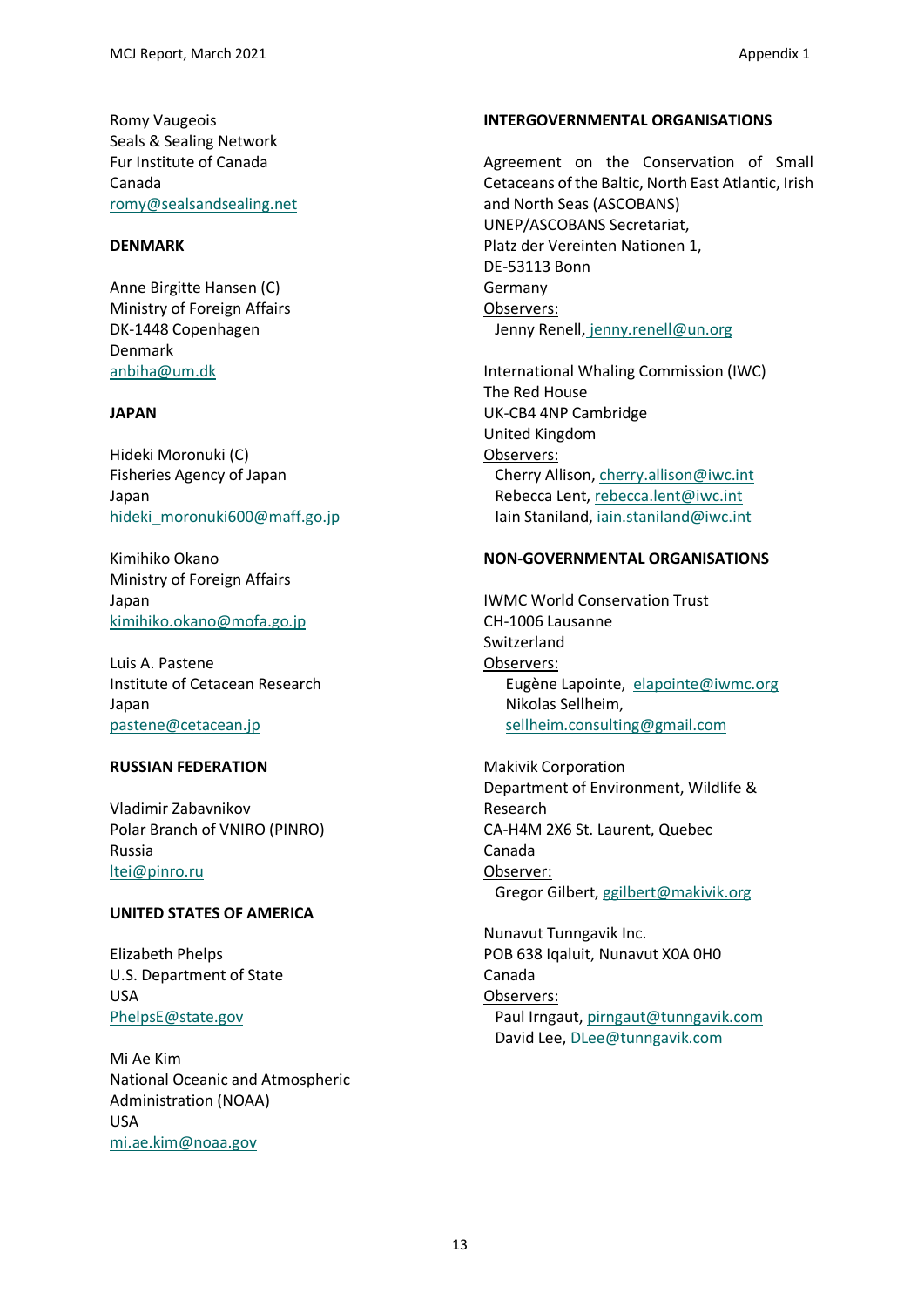#### **NAMMCO SECRETARIAT**

NAMMCO PO Box 6453 NO-9294 Tromsø Norway

Geneviève Desportes [genevieve@nammco.org](https://nammco.sharepoint.com/Sec/07-MCs/03-Committee%20Meetings/2021%20-%20NAMMCO%2028/18-February%20meeting/Report/genevieve@nammco.org)

Nicolai Pilgård Scherdin [intern@nammco.org](https://nammco.sharepoint.com/Sec/07-MCs/03-Committee%20Meetings/2021%20-%20NAMMCO%2028/Annual%20Meeting%2028/Reports/intern@nammco.org)

Mana Tugend [mana.tugend@gmail.com](https://nammco.sharepoint.com/Sec/07-MCs/03-Committee%20Meetings/2021%20-%20NAMMCO%2028/Annual%20Meeting%2028/Reports/mana.tugend@gmail.com)

Charlotte Winsnes [charlotte@nammco.org](https://nammco.sharepoint.com/Sec/07-MCs/03-Committee%20Meetings/2021%20-%20NAMMCO%2028/Annual%20Meeting%2028/Reports/charlotte@nammco.org)

Fern Wickson [fern@nammco.org](https://nammco.sharepoint.com/Sec/07-MCs/03-Committee%20Meetings/2021%20-%20NAMMCO%2028/Annual%20Meeting%2028/Reports/fern@nammco.org)

#### **INTERPRETERS**

Kikkik Olsen, Greenland Aqqaluk Lynge Egede, Greenland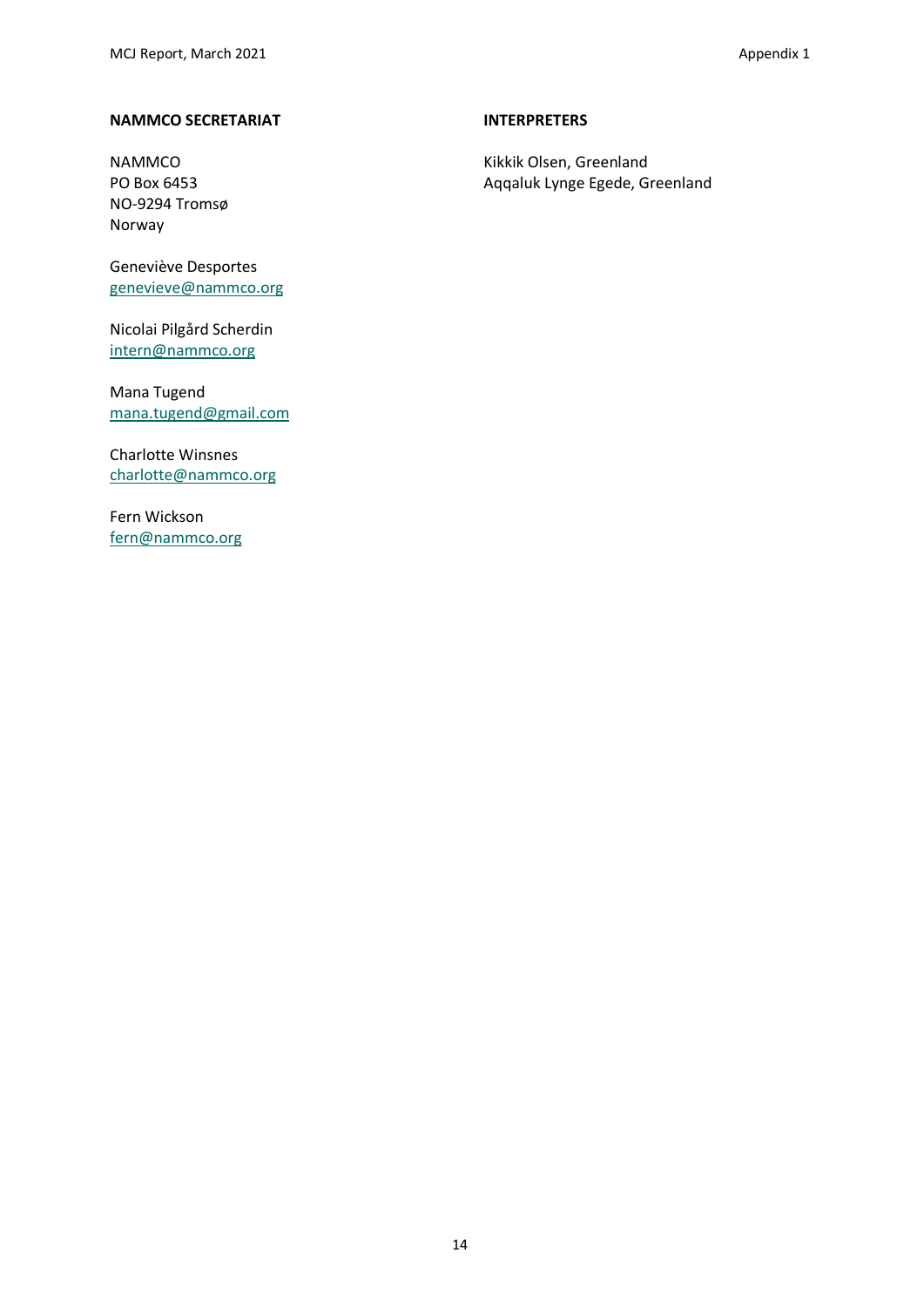# <span id="page-14-0"></span>**APPENDIX 2: DOCUMENT LIST**

# **MANAGEMENT COMMITTEES - JOINT LIST OF DOCUMENTS**

| Doc. No.               | <b>Title</b>                                                                                                                                                                                      | <b>Agenda</b>  |
|------------------------|---------------------------------------------------------------------------------------------------------------------------------------------------------------------------------------------------|----------------|
| <b>NAMMCO/28/08</b>    | Summary: Scientific Committee Reports 2019 & 2021                                                                                                                                                 | MCJ, MCC, MCSW |
|                        |                                                                                                                                                                                                   |                |
| NAMMCO/28/MC/01        | Joint List of Documents for the<br>Management<br>Committees                                                                                                                                       | MCJ, MCC, MCSW |
| NAMMCO/28/MC/02a       | Draft Agenda Joint Meeting of the Management<br>Committees (MCJ)                                                                                                                                  | <b>MCJ</b>     |
| NAMMCO/28/MC/02b       | Draft Annotated Agenda Joint Meeting of the<br>Management Committees (MCJ)                                                                                                                        | <b>MCJ</b>     |
| NAMMCO/28/MC/03a       | Draft Agenda Management Committee for Seals and<br>Walrus (MCSW)                                                                                                                                  | <b>MCSW</b>    |
| NAMMCO/28/MC/03b       | Draft Annotated Agenda Management Committee for<br>Seals and Walrus (MCSW)                                                                                                                        | <b>MCSW</b>    |
| NAMMCO/28/MC/04a       | Draft Agenda Management Committee for Cetaceans<br>(MCC)                                                                                                                                          | <b>MCC</b>     |
| NAMMCO/28/MC/04b       | Draft Annotated Agenda Management Committee for<br>Cetaceans (MCC)                                                                                                                                | <b>MCC</b>     |
| NAMMCO/28/MC/05        | List of Proposals for Conservation and Management<br>and Recommendations for Research, with Responses<br>from Parties                                                                             | MCJ, MCC, MCSW |
| NAMMCO/28/MC/06        | List of Active Requests from the NAMMCO Council to<br>the Scientific Committee, with Responses from the<br><b>Scientific Committee</b>                                                            | MCJ, MCC, MCSW |
| NAMMCO/28/MC/07        | Strengthening User Knowledge in NAMMCO                                                                                                                                                            | <b>MCJ</b>     |
|                        |                                                                                                                                                                                                   |                |
| <b>For Information</b> |                                                                                                                                                                                                   |                |
|                        | NAMMCO/28/MC/FI01 Report from the $27th$ Meeting of the Scientific MCJ, MCC, MCSW<br>Committee - 2021                                                                                             |                |
| NAMMCO/28/MC/FI02      | Report from the 26 <sup>th</sup> Meeting of the Scientific<br>Committee - 2019                                                                                                                    | MCJ, MCC, MCSW |
| NAMMCO/28/MC/FI03      | FAO (2021). Fishing operations. Guidelines to prevent<br>and reduce bycatch of marine mammals in capture<br>fisheries. FAO Technical Guidelines for Responsible<br>Fisheries No 1, Suppl.4. Rome. | <b>MCJ</b>     |
| NAMMCO/28/MC/FI04      | Baffinland (2018). Popular Summary: Mary River<br>Project, Phase 2 Proposal.                                                                                                                      | <b>MCJ</b>     |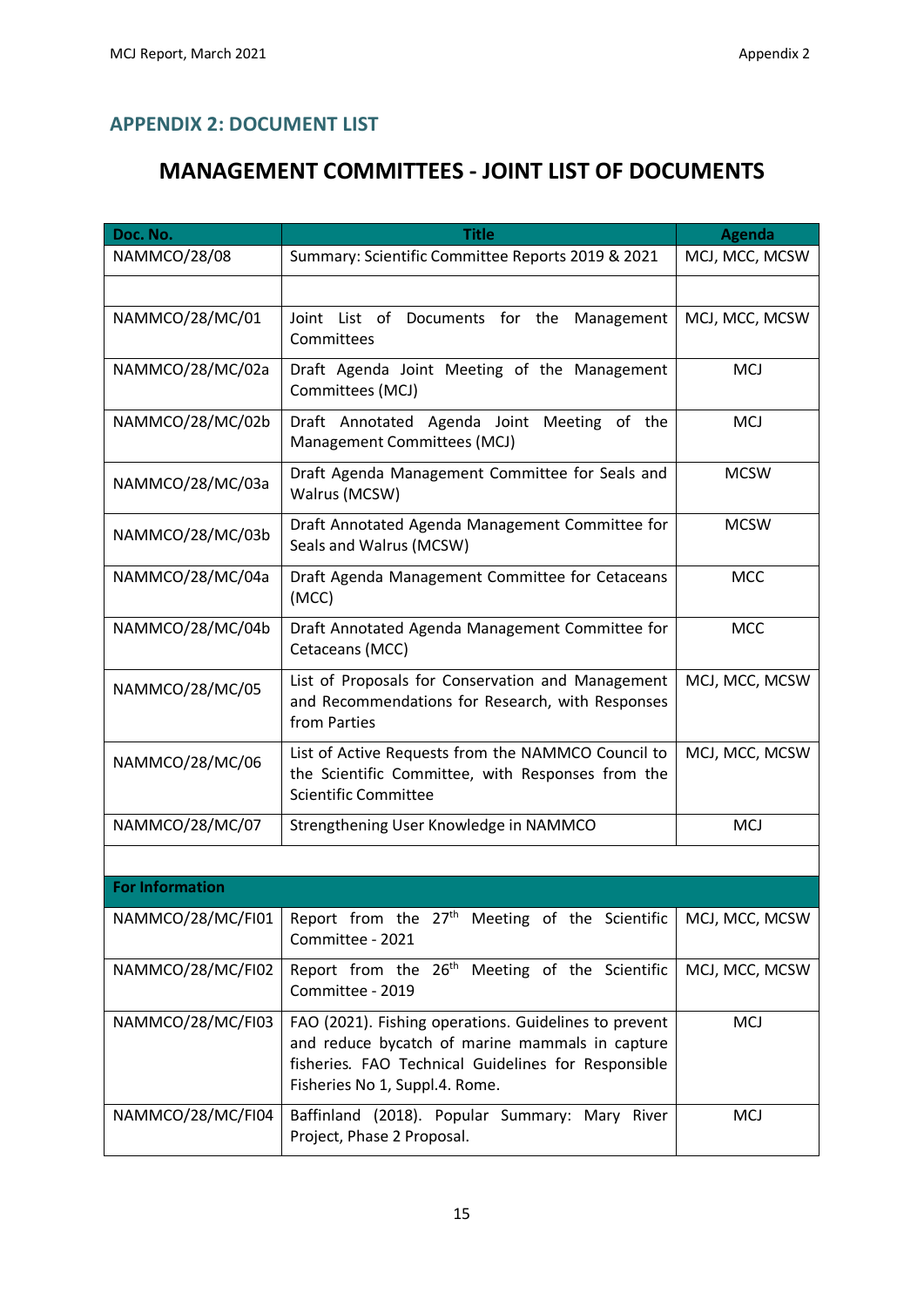| NAMMCO/28/MC/FI05 | Arctic Council (2019). Meaningful Engagement of<br>Indigenous Peoples and Local Communities in Marine<br><b>Activities: Findings for Policy Makers</b> | <b>MCJ</b> |
|-------------------|--------------------------------------------------------------------------------------------------------------------------------------------------------|------------|
| NAMMCO/28/MC/FI06 | NORDECO Project Description - Arctic User Knowledge<br>Network: From Local to Global                                                                   | <b>MCJ</b> |
| NAMMCO/28/MC/FI07 | A. Jessen (2021). Arctic User Knowledge in Practice in<br>Greenland: Presentation at NORDECO<br>project<br>workshop                                    | <b>MCJ</b> |